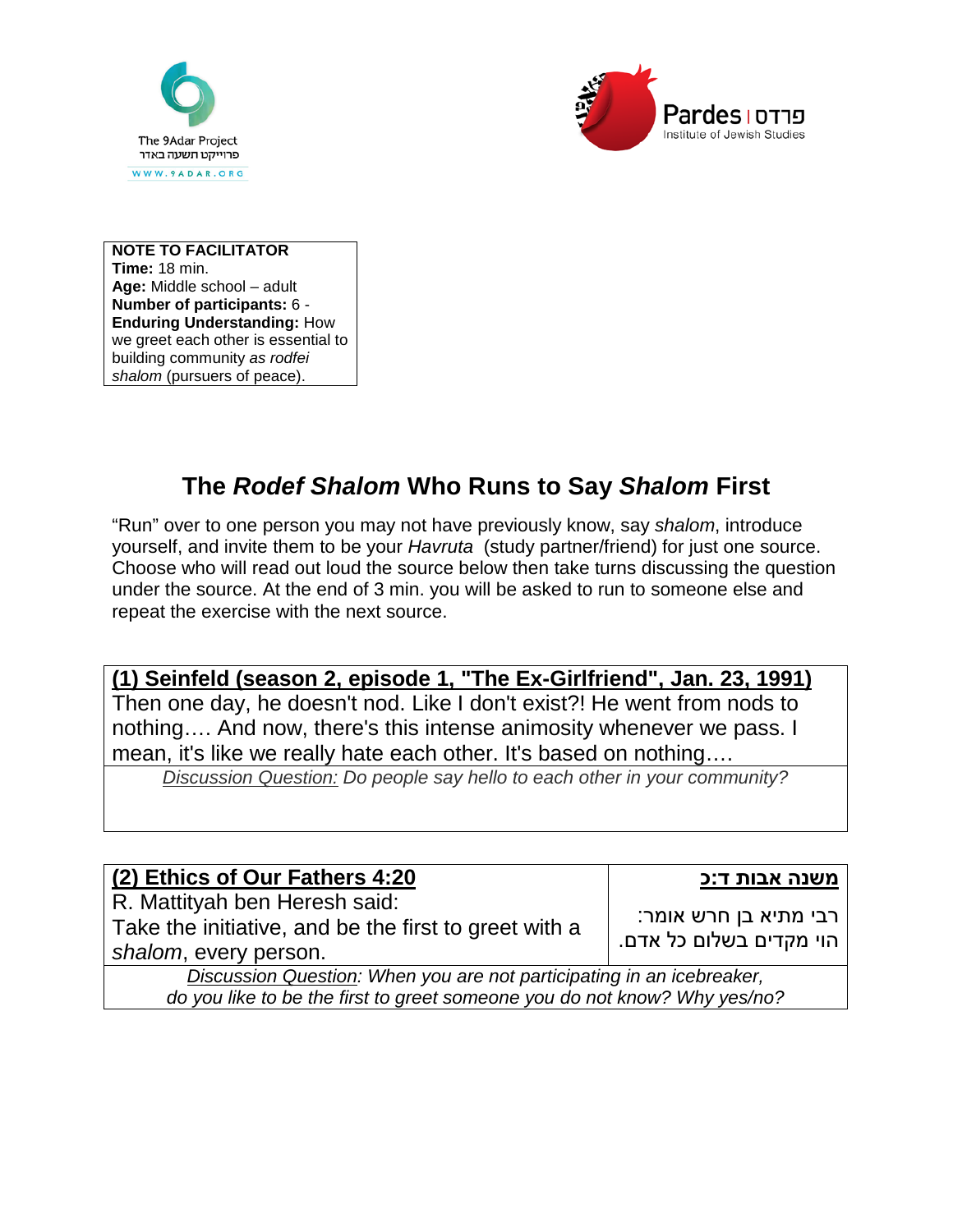| (3) Kalah Rabati 3:1                                                                                    | <u>כלה רבתי ג:א</u>                   |  |  |
|---------------------------------------------------------------------------------------------------------|---------------------------------------|--|--|
| Such, indeed, was the practice of                                                                       | כך אומנותו של אהרן הצדיק (הכהן הגדול, |  |  |
| Aaron, the righteous.                                                                                   | ואחיו של משה רבינו בתורה).            |  |  |
| When he (Aaron) heard of two                                                                            | שמע על שנים שהיו מריבין.              |  |  |
| people who were fighting with each<br>other, he would go to one and say to                              | הולך אצל האחד ואומר לו "שלום עליך     |  |  |
| him, 'So-and-so, peace be upon                                                                          | רבי."                                 |  |  |
| you, my master!'                                                                                        | והוא אומר לו (לאהרן): "שלום עליך רבי  |  |  |
| And he would reply (to Aaron),                                                                          | ומרי".                                |  |  |
| 'Peace be upon you, my master and                                                                       |                                       |  |  |
| teacher!                                                                                                |                                       |  |  |
| Discussion Question: Why would Aaron, who was known as a pursuer of peace, open                         |                                       |  |  |
| with a "peace be upon you my master" to each side in a conflict? How do you, as a                       |                                       |  |  |
| third party in a conflict, greet conflicting sides?                                                     |                                       |  |  |
| (4) Avot DeRabbi Natan A 12                                                                             | אבות דרבי נתן נ"א פ' יב               |  |  |
| When Aaron would be walking on the road and                                                             | כשהיה אהרן מהלך בדרך                  |  |  |
| bumped into a wicked person, he would                                                                   | פגע בו באדם רשע ונתן לו               |  |  |
| (nevertheless) greet him with a shalom.                                                                 | "שלום".                               |  |  |
| Discussion Question: Why, in your opinion, would Aaron say shalom even to the                           |                                       |  |  |
| wicked? Have you ever tried greeting someone who may be considered your enemy?<br><b>What happened?</b> |                                       |  |  |
|                                                                                                         |                                       |  |  |

| (5) Babylonian Talmud, Berachot (6b):                                             | <u>בבלי ברכות ו ע</u> "ב         |  |
|-----------------------------------------------------------------------------------|----------------------------------|--|
| R. Helbo said in the name of R. Huna:                                             | ואמר רבי חלבו אמר רב הונא:       |  |
| If one knows that his friend is used to                                           | כל שיודע בחברו שהוא רגיל ליתן לו |  |
| greeting him, he should try to greet his                                          | שלום - יקדים לו שלום,            |  |
| friend first. For it is said: Seek peace and                                      | שנאמר: בקש שלום ורדפהו (תהילים   |  |
| pursue it. (Ps. 34:15) And if his friend                                          | לד), ואם נתן לו ולא החזיר - נקרא |  |
| greets him and he does not return the                                             | גזלן, שנאמר: "ואתם בערתם הכרם    |  |
| greeting he is called a robber.                                                   | גזלת העני בבתיכם" (ישעיה ג).     |  |
| Discussion Question: Can you recall a time when you greeted someone first and was |                                  |  |

*Discussion Question: Can you recall a time when you greeted someone first and was not greeted in return? Did you feel 'robbed' or humiliated? If not, can you think of such a scenario?*